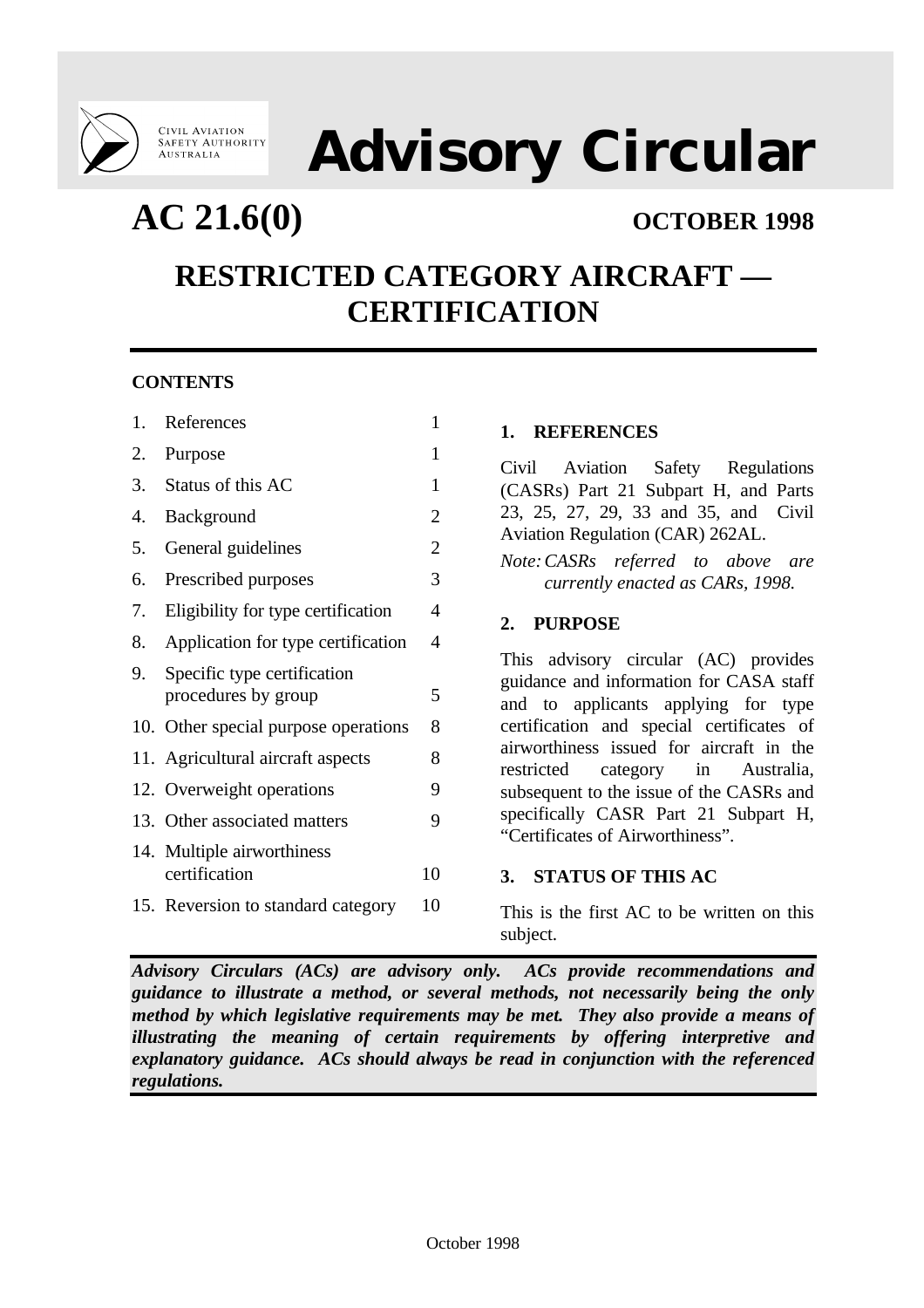#### **4. BACKGROUND**

**4.1** Standard Certificates of Airworthiness (CoAs) are issued to individual Australian aircraft which:

- (a) meet the requirements of an applicable comprehensive airworthiness code as required by Part II, Section 2.2 of the International Civil Aviation Organisation (ICAO) Annex 8, "Airworthiness of Aircraft"; and
- (b) have been issued with a type certificate.
- **4.2** A CoA is required for each aircraft engaged in international operations.

**4.3** Any aircraft which does not have a standard CoA cannot be operated unless it has been issued a special CoA (including an experimental certificate), or a special flight permit.

**4.4** CASR 21.185 allows an authorised person or CASA to issue special CoAs for restricted category aircraft to allow operation of such aircraft for designated special purpose operations that are set out in CASR 21.25(2), and listed for convenience in paragraph 6 below. For the procedures to apply for a special certificate of airworthiness refer to AC 21.3 "Application for Issue a Special Certificate of Airworthiness".

**4.5** Such special purposes were in the past accommodated by certification of aircraft in accordance with the requirements of three now-repealed Civil Aviation Orders (CAO's):

- (a) CAO 101.16, "Airworthiness Certification Requirements Aeroplanes of Australian Manufacture not above 5700 Kilograms in the Agricultural Category";
- (b) CAO 101.17, "Airworthiness Certification Requirements Imported Aeroplanes not above 5700 kilograms in the Agricultural Category".
- (c) CAO 100.2, "Administration and Procedure Certificates of Airworthiness". (Note 2 to paragraph 3.1, covering Special Category, was relevant).

**4.6** A list of CASA District Airworthiness offices and contact details is given in Advisory Circular AC 11.1(0).

#### **5. GENERAL GUIDELINES**

The following general guidelines establish the working base for the regulatory oversight of restricted category aircraft:

- (a) the category is based on the restricted category as prescribed by the U.S. Federal Aviation Administration (FAA);
- (b) issue of a restricted category type certificate is a prerequisite for issue of a special CoA in the restricted category for an individual aircraft;
- (c) a restricted category aircraft is required to comply with appropriate civil airworthiness standards or a specific design code;
- (d) the aircraft can be of any shape, weight, engine configuration or size, and may be ex-military aircraft;
- (e) restricted category aircraft can only be operated for one or more special purposes for which the CoA is in force;
- (f) restricted category aircraft can only carry persons who perform an essential function in the operation, or are needed to accomplish the work activity directly associated with the special purpose;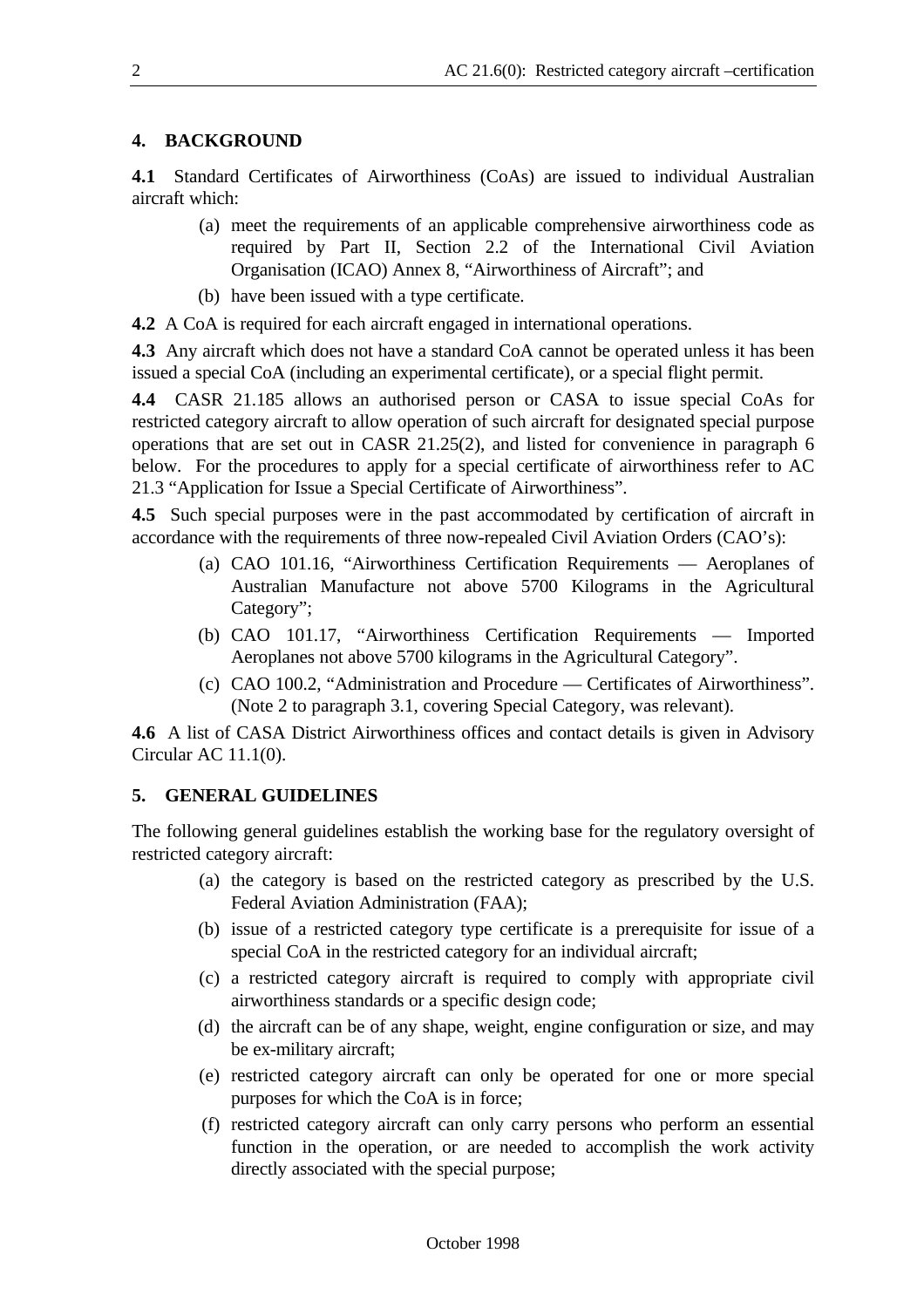- (g) restricted category aircraft cannot carry cargo for compensation or hire;
- (h) restricted category aircraft may also be eligible for CoAs in other categories.

#### **6. PRESCRIBED PURPOSES**

**6.1** Restricted category aircraft may be certificated for one or more of the following special purpose operations:

- (a) agricultural operations (for example, spraying, dusting, and seeding, and livestock and feral animal control); or
- (b) forest and wildlife conservation; or
- (c) firefighting; or
- (d) aerial surveying (for example, scientific research, photography, mapping, and oil and mineral exploration); or
- (e) patrolling (for example pipelines, power lines, and canals); or
- (f) weather control (for example, atmospheric research and cloud seeding); or
- (g) aerial advertising (for example, sky writing, banner towing, airborne signs and public address systems); or
- (h) glider towing; or
- (i) target towing; or
- (j) target designation; or
- (k) any other similar operation.

**6.2** Nothing precludes the aircraft being certificated for more than one of the purposes listed above.

**6.3** A restricted category aircraft may also be used for any or all of the following operations but only in support of a special purpose operation for which the type certificate and special certificate of airworthiness were issued:

- (a) bringing the aircraft to or from a place where a demonstration or display of the aircraft is to take place or has taken place during an air display, and participation in an air display;
- (b) practice flying of the aircraft for participation in an air display;
- (c) bringing the aircraft to or from a place where maintenance on the aircraft is to be carried out, or has been carried out;
- (d) carrying out a test of the aircraft following maintenance or rectification of defects;
- (e) training a person to qualify for an aircraft endorsement for an aircraft of the type or category in which the aircraft is included;
- (f) practice in flying the aircraft, or training in a special purpose operation for which the aircraft is certificated;
- (g) carrying out a demonstration or test of the aircraft with a view to sale, or delivering the aircraft to a person under a contract of sale; or
- (h) an operation necessary to accomplish the special purpose operation.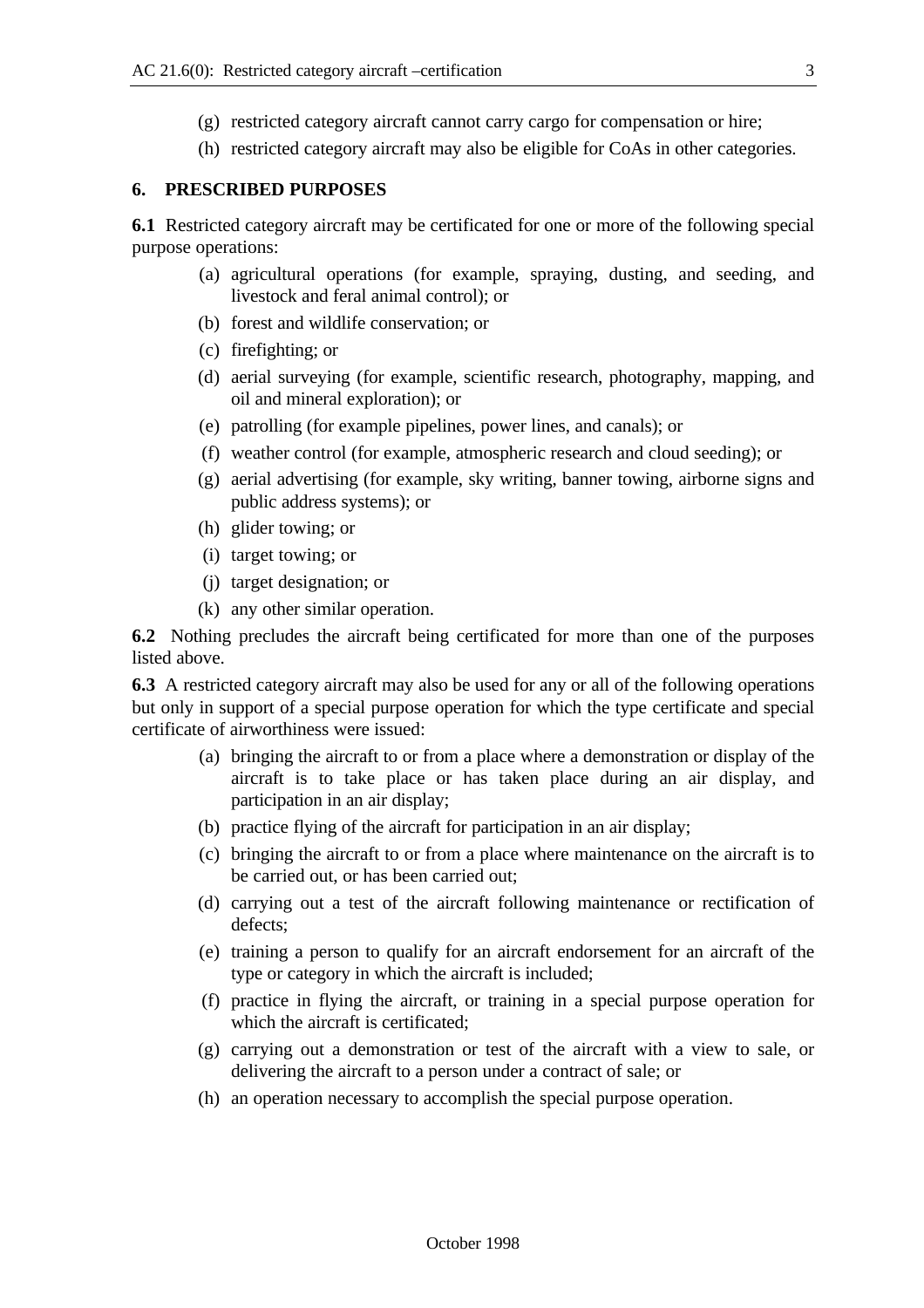#### **7. ELIGIBILITY FOR TYPE CERTIFICATION**

**7.1** The following are the basic eligibility requirements for Australian type certification of restricted category aircraft:

(a) the aircraft is of a type which has been designed from the outset to fulfil the restricted category requirements, either in Australia or a foreign country;

#### **OR**

(b) the aircraft complies with the airworthiness requirements of the standard category, i.e. transport, normal, utility, aerobatic, commuter, manned free balloons, or certificated special classes, except those requirements that CASA considers are inappropriate for the special purpose for which the aircraft is to be used;

#### **OR**

(c) the aircraft is of a type that has been manufactured in accordance with the requirements of, and accepted for use by, the Australian Defence Force (ADF), and/or an armed force of Canada, the UK and/or the USA, and has been later modified for the special purpose operation(s);

#### **AND**

(d) the aircraft can reasonably be expected to be safe for its intended use (as per paragraph 6 above) when it is operated under any conditions limiting such intended use.

**7.2** Thus aircraft may be manufactured specifically from the outset for the restricted category (usually for the agricultural application); may be aircraft that have been type certificated in another category and altered for special purpose operation(s), e.g. the addition of winches for target towing; or may be ex-military aircraft altered for special purpose operation(s), e.g. the fitment of water tanks for fire bombing.

**7.3** Note: Applicants must assess the ramifications of aircraft noise prior to any consideration of use of ex-military aircraft for restricted category operations. See paragraph 13.2 for further information.

#### **8. APPLICATION FOR TYPE CERTIFICATE**

**8.1** An aircraft must have an Australian restricted category type certificate, or type acceptance certificate, issued for the type, before a CoA for an individual aircraft can be issued. Five groupings may be considered in regard to the issue of the type certificate:

> *Group I*. Foreign-manufactured aircraft eligible for issue of a type acceptance certificate under the so-called "automatic acceptance" procedure covered by CASR 21.29A (including ex-military aircraft; see subparagraph 9.1.2). Refer to AC 21.30, "Type Acceptance Certificates - Automatic Issue".

> *Group II*. Foreign-manufactured, civil-design aircraft not eligible for issue of a type acceptance certificate, but eligible for issue of a type certificate after a modification certification process and possibly a design validation process by CASA is carried out. Refer to AC 21.31, "Type Certificates - Non-Automatic Issue", and AC 21.15, "Supplemental Type Certificates".

> *Group III.* Aircraft of Australian manufacture, type certificated in a standard category, where the manufacturer seeks to re-certificate the aircraft in the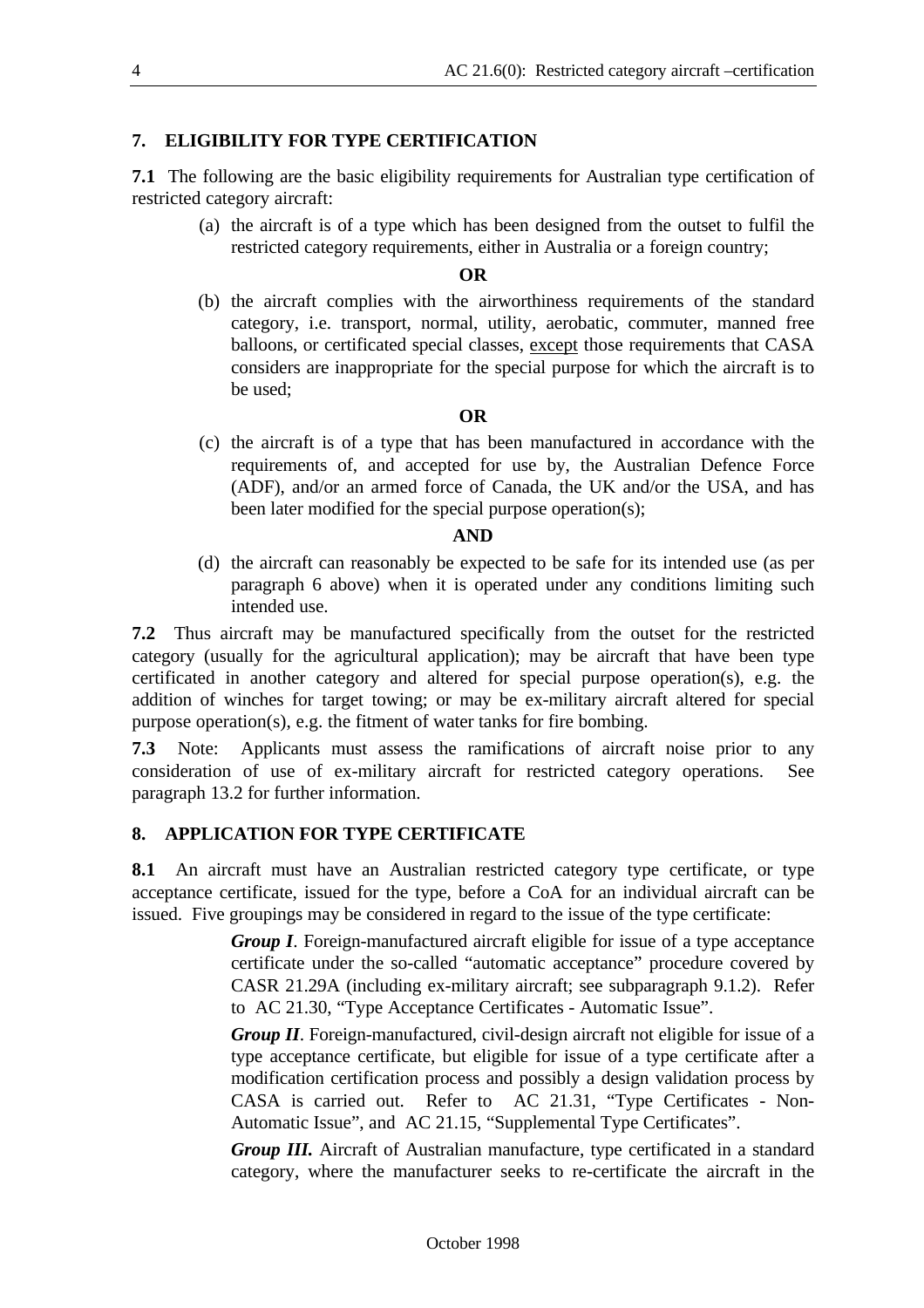restricted category. Refer to AC 21.13, "Type Certificates - Australiandesigned Aircraft".

*Group IV*. Aircraft of Australian manufacture, designed from the outset as a restricted category aircraft. Refer to AC 21.13, "Type Certificates - Australian-designed aircraft".

*Group V*. Other ex-military aircraft.

**8.2** An overview of the type certification procedures for each group are discussed in paragraph 9. In all cases, the type certification process with CASA is initiated by the applicant lodging an "Application for Type Certificate , Type Acceptance Certificate, Production Certificate, or Supplemental Type Certificate". Any person is eligible to apply for issue of the certificate.

#### **9. SPECIFIC TYPE CERTIFICATION PROCEDURES BY GROUP**

#### **9.1 Group I**

**9.1.1** If one or more of the following aviation regulatory authorities:

- (a) the Federal Aviation Administration (FAA) of the USA;
- (b) Transport Canada (Civil Aviation);
- (c) the Direction Generale de l'Aviation Civile (DGAC) of France;
- (d) the Civil Aviation Authority of New Zealand (CAA{NZ});
- (e) the Civil Aviation Authority of the United Kingdom of Great Britain and Northern Ireland (CAA{UK});
- (f) the Rijks Luchtvaart Dienst (RLD) of the Kingdom of the Netherlands;

has issued a type certificate in a standard category, or in the restricted category, then the applicant may apply for a type acceptance certificate in the restricted category. CASA can automatically issue an Australian type acceptance certificate in the restricted category, subject to the requirements explained in AC 21.30, "Type Acceptance Certificates-Automatic Issue".

*Note: In this context, "type certificate" means a type certificate issued by one or more of the six national airworthiness authorities (NAAs) listed above, but does not include a type acceptance certificate (however called or described) issued by one or more of these NAAs solely on the basis of a type certificate (however called or described), issued by the NAA of another country.*

**9.1.2** Note that the regulatory authorities referred to above may have issued type certificates and TCDSs on ex-military types, as well as standard category types, or those designed from the outset as restricted category aircraft.

**9.1.3** It is most important for applicants to realise that the previous overseas type certification for an aircraft leading to the issue of a restricted category type certificate will have centered around a specific purpose in relation to its future use. This is not normally then directly transferable to a different purpose. For example: an ex-military Grumman S2E Tracker has been extensively modified in the USA for fire control water bombing, and a FAA restricted category type certificate and TCDS have been issued for the aircraft, noting that the certification basis listed on the TCDS is simply a reference to the applicable special purpose operation(s) listed in FAR 21.25 (b). If an Australian applicant wishes to use the same type/model aircraft for geophysical survey, modifying the Magnetic Anomaly Detection tail stinger for such a purpose, then the FAA type certificate can not be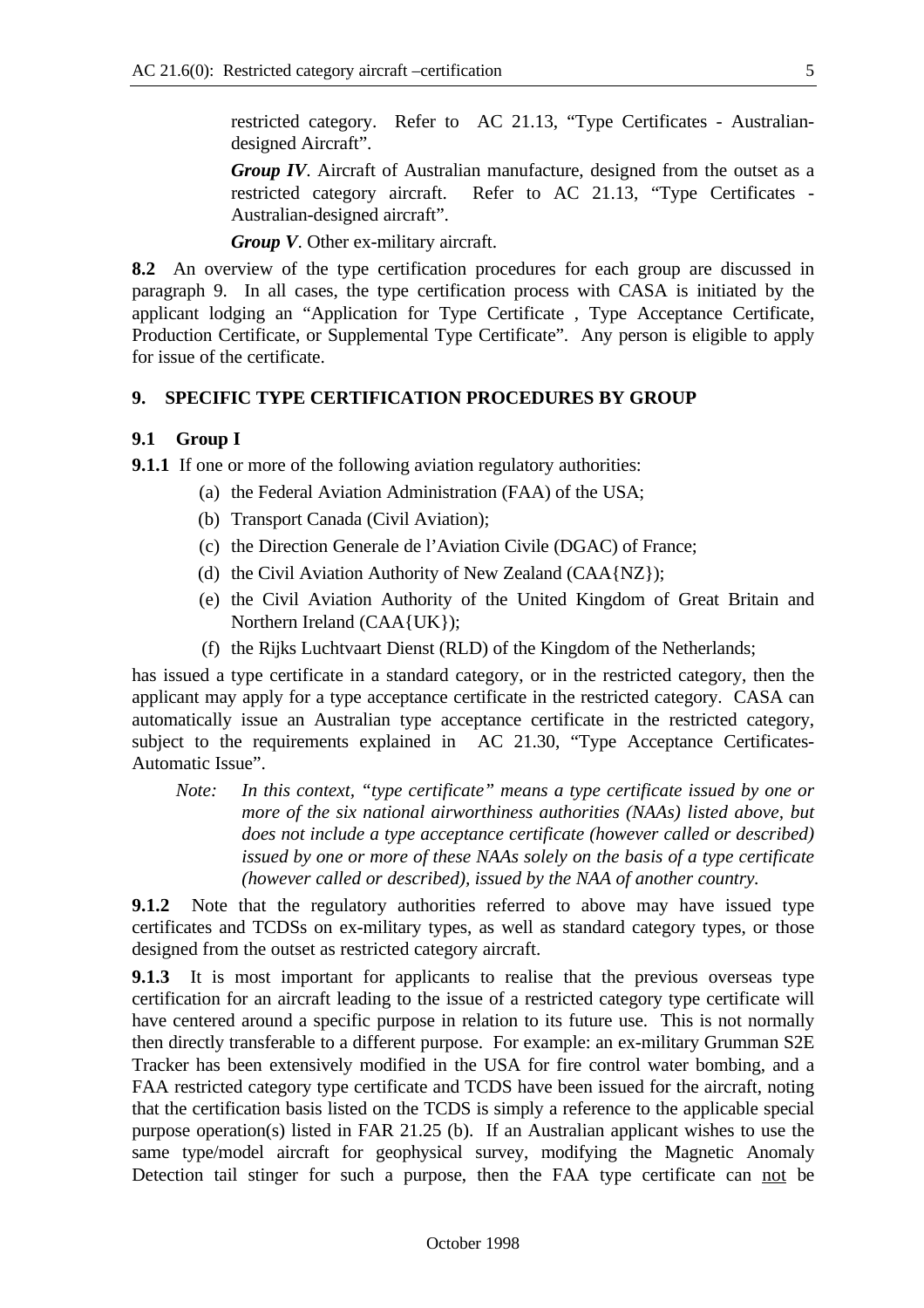automatically accepted under CASR 21.29A, as the extensive type modifications applicable to one purpose are quite different to those applicable to the other.

**9.1.4** To consider an example of a civil design aircraft: an Australian operator wishes to carry out target towing operations for an ADF application using an IAI 1124 Westwind corporate jet. The FAA has issued a restricted category type certificate covering this type using the Acme Mk. III target towing reel and CG towed target. This equipment satisfies the Australian requirement, and no modifications will be involved. CASA may then issue an Australian restricted category type acceptance certificate under CASR 21.29A.

### **9.2 Group II**

**9.2.1** An example would be the aircraft referred to in subparagraph 9.1.4 above, but with the intending Australian operator wishing to use a Delmar 4B reel with the Smith Mark 1 sea-skimming target. The type certification process would ultimately require CASA to be assured that "the aircraft can reasonably be expected to be safe for its intended use when it is operated under any conditions limiting its intended use", and, for this example, the aircraft complies with the transport category airworthiness requirements "except those requirements that CASA considers are inappropriate for the special purpose for which the aircraft is to be used" (CASR 21.25 refers).

**9.2.2** This would then require CASA involvement, and probably involvement of an authorised person in the sense of major modification program development and approval. If the program was carried out overseas, then CASA would be involved in a major modification validation process, involving data review and possible flight test validation of the major modification; this would culminate in issue of the Australian type certificate in the restricted category. If the major modification program is to be carried out in Australia, CASA would be directly involved from the outset.

**9.2.3** If the basic aircraft type involved has not had an Australian type certificate issued in a standard category, and a type certificate cannot be automatically issued under CASR 21.29A, then a type design validation process will also have to be undertaken by CASA, for the basic aircraft type. This involves scrutiny of detailed design data by CASA technical specialists, and possibly a team technical visit to the manufacturer's site. The applicant for this process is liable for costs of such an exercise. The whole validation process, including the design validation of the alteration, culminates in issue of an Australian type certificate in the restricted category. Further detail on type design validation is provided in AC 21.31, "Type Certificates-Non-Automatic Issue".

#### **9.3 Group III**

The degree of CASA involvement and cost for this group would be dependent on the extent of the alteration. It may be extensive as per the mission equipment examples discussed above, or relatively minor, e.g. fitment of two bubble windows to a Nomad to facilitate forest fire spotting. In all cases, CASA involvement culminates, for this phase of certification, in issue of the Australian restricted category type certificate. Refer to AC 21.13, "Type Certificates-Australian Designed Aircraft".

#### **9.4 Group IV**

This group could include, for example, an aircraft designed from the outset in Australia as an agricultural crop spraying type. This would require a full aircraft type certification exercise. For full details, see AC No. 21.13, "Type Certificates - Australian-designed Aircraft".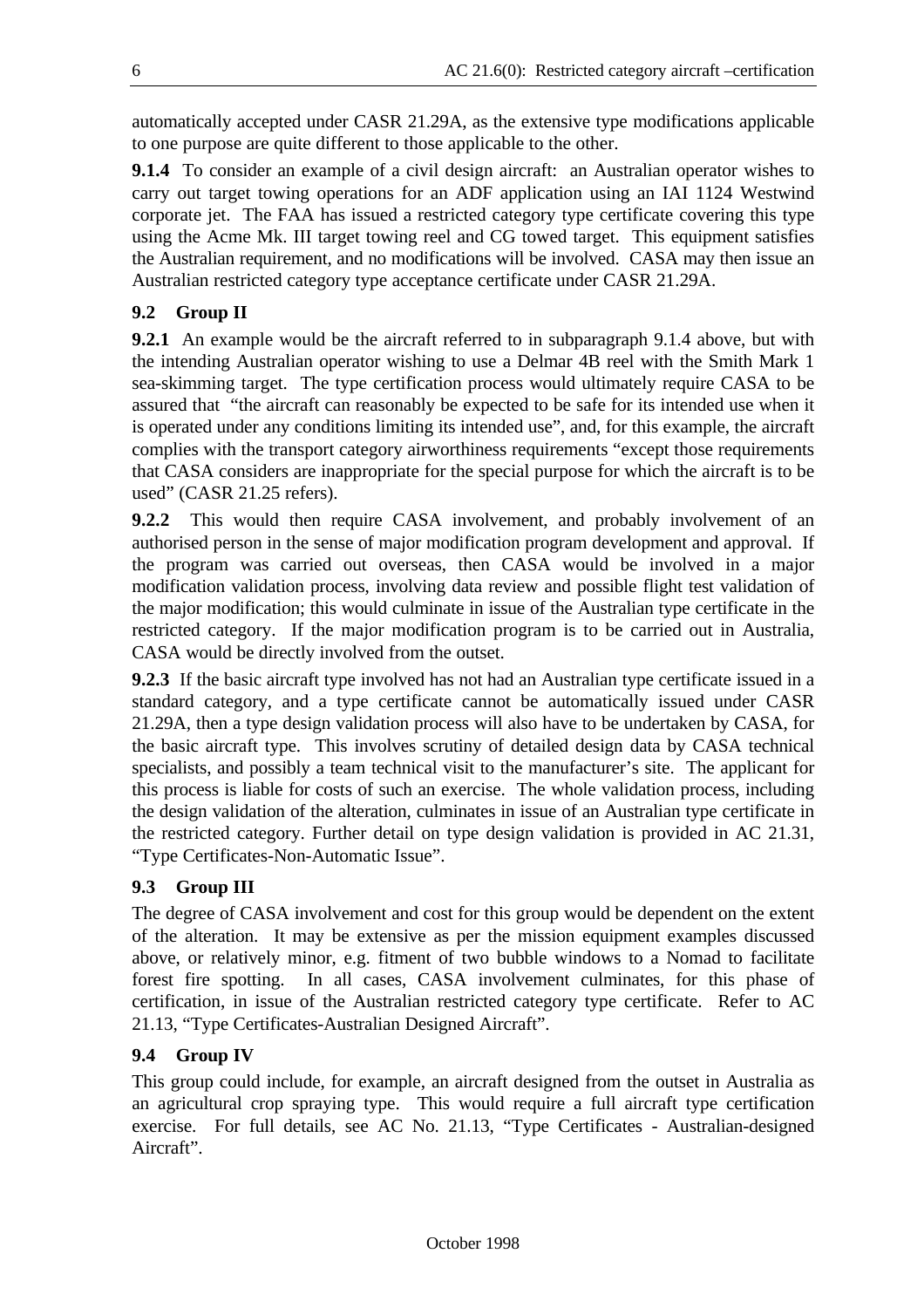#### **9.5 Group V**

An example of this group would be the Tracker aircraft discussed in subparagraph 9.1.3 above. CASA would follow the guidelines for type certification of such ex-military aircraft as prescribed by the FAA:

- (a) restricted category type certification of ex-military aircraft is primarily based on military records and service history, and safe history of operation of the type, to ensure that the aircraft are acceptable for civil certification;
- (b) the alteration for the special purpose operation must be approved in accordance with the type certification procedures for major changes. The certification basis for the alteration could be that provided by CASR 21.27 or the appropriate airworthiness standards in accordance with CASR 21.101, and any special conditions pursuant to CASR 21.16 as necessary. Refer also to AC 21.15 "Supplemental Type Certificates";
- (c) the holder of the restricted category type certificate will be the person originating the modification (the applicant), and this will usually not be the manufacturer of the aircraft;
- (d) it must be shown that no feature or characteristic of the aircraft makes it unsafe when operated under limitations prescribed for its intended use;
- (e) the aircraft must be in conformity with the data presented for both the basic aircraft and the alteration; and
- (f) there must be provisions for the continuing airworthiness of the aircraft. When an airworthiness directive (AD) is issued for a restricted category exmilitary aircraft, all of the restricted category type certificate holders of that model will be listed on the AD as applicable.

**9.6** The following summary guidelines apply to restricted category type certification of civil-designed aircraft:

- (a) aircraft manufactured for the restricted category or aircraft that have been type certificated in another category and altered for a special purpose operation must meet the applicable civil aircraft airworthiness standards, and it must be shown that no feature or characteristic of the aircraft makes it unsafe when operated under the limitations prescribed for its intended use. These aircraft are type certificated in the restricted category under CASR 21.25 (1);
- (b) the levels of certification and the levels of safety may be reduced from that for aircraft meeting the airworthiness requirements of a standard aircraft category. However, through operating limitations and operating rules, such as aircraft flight manual limitations and/or the requirements of *Civil Aviation Regulations 1988* (CAR 1988) 262AL, equivalent levels of safety must be maintained for the public. This policy is not intended to eliminate any type certification procedural requirements, such as the need to address continuing airworthiness;
- (c) the basic airworthiness requirements that are inappropriate for the special purpose operation for which the aircraft is to be used may be exempted or varied. CASA is responsible for determining those airworthiness requirements that are inappropriate for the special purpose operation for which the aircraft is to be used. Formal exemption/variation documentation procedures will be followed;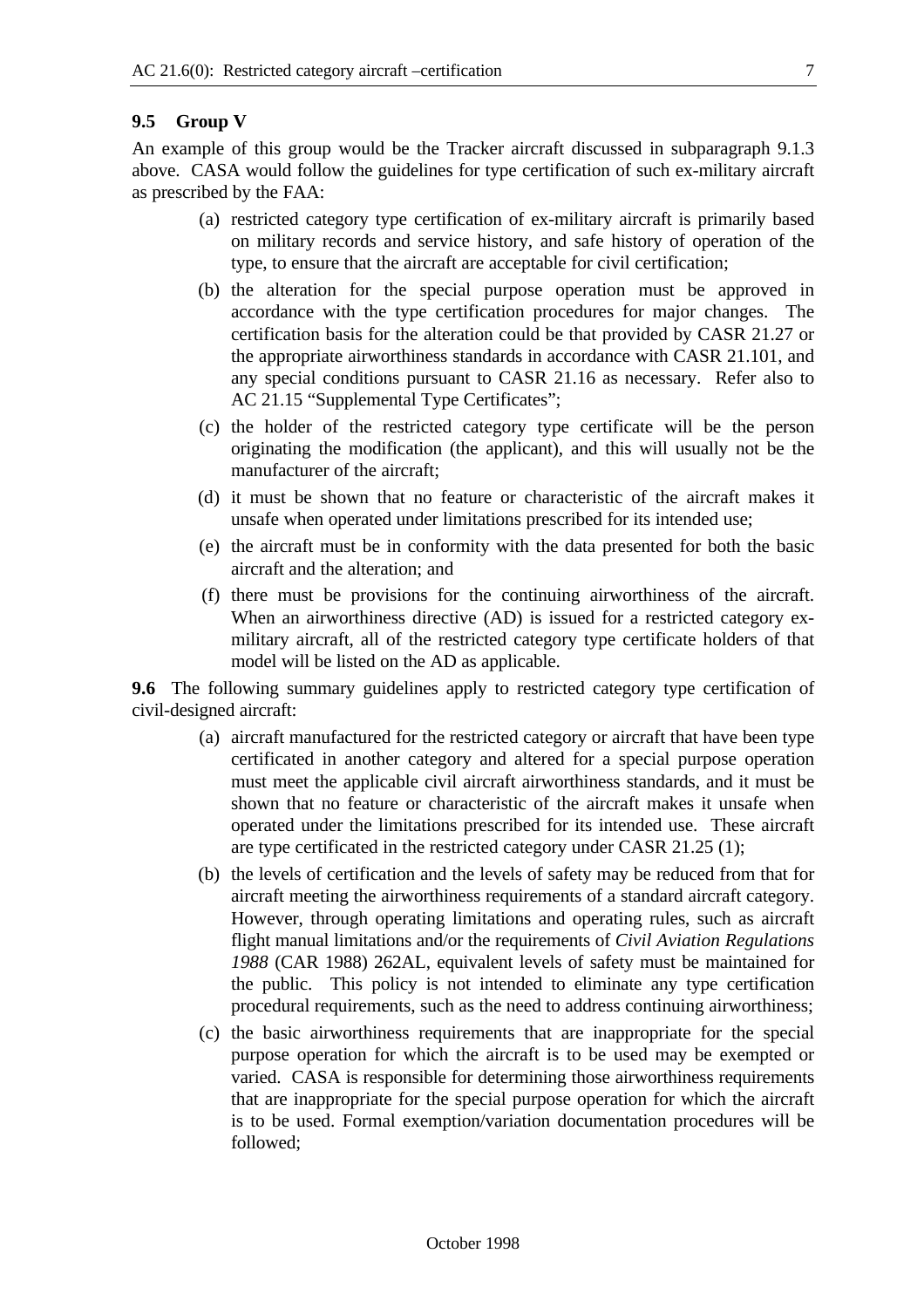- (d) any reduction in the level of safety from that defined by the appropriate airworthiness standards must be based on requirements found inappropriate for the special purpose; modified requirements, which are not entirely appropriate; or an operating environment less stringent than that envisaged by the appropriate standards;
- (e) the US CAR 8/CAM 8 is not an acceptable airworthiness standard for current type certification programs. It is only acceptable when the requirements are appropriate for alterations of small agricultural aeroplanes which were originally type certificated to CAR 8;
- (f) for aircraft type certificated in multiple categories (such as restricted and normal), the certification activity for the restricted category must not permit degradation of the aircraft for use in the normal category. Multiple category certification is discussed in section 14; and
- (g) the certification basis for an aircraft, being altered for special purpose operation, that was previously certificated in a standard category, is the original certification basis, except for the airworthiness requirements that CASA determines are inappropriate for the special purpose operation. Exceptions are made to the extent that an appropriate level of safety for the public is maintained. It is never acceptable to waive a rule merely because the applicant cannot show compliance.

#### **10. OTHER SPECIAL PURPOSE OPERATIONS**

**10.1** CASR 21.25 is quite specific in regard to special purpose operations. CASR 21.25 (2) (k) allows for "any other similar operation". Should an applicant wish to pursue this aspect, then he or she must make a submission in writing to CASA including full supporting justification to substantiate that permitting the proposed operation would be in the public interest, and that safety would not be compromised.

**10.2** In regard to carriage of cargo: an Australian restricted category aircraft operator may carry material necessary to accomplish the approved special purpose operation e.g. pesticide for crop dusting; a water/fire retardent load for fire bombing; a supply of boxed targets for target towing, for a deployment away from home base. This is accepted as carriage of cargo that is incidental to the operator's business, and is not dedicated carriage of cargo for compensation or hire. The CoA Annex will identify any authorised cargo that may be carried. Regulations covering the carriage of hazardous materials might also be involved.

#### **11. AGRICULTURAL AIRCRAFT ASPECTS**

**11.1** Restricted category certification may be granted to agricultural aircraft, i.e. those carrying out operations under a special purpose as specified in subparagraph 21.25 (2) (a) of the CASRs, based on the broad principles expressed in this AC.

**11.2** The airworthiness design standards for certification of agricultural aircraft in Australia were specified in CAOs 101.16 and 101.17. Aircraft with a current CoA in the agricultural categories may continue to operate on that CoA. The minimum design requirements are now those required for a standard category of aircraft as per CASR 21.175(a), except those requirements which CASA considers are inappropriate for the agricultural purposes for which the aircraft is to be used.

**11.3** For small single-engined agricultural aeroplanes where an automatic acceptance procedure vide subparagraph 9.1.1 above cannot be utilized, the principles which have been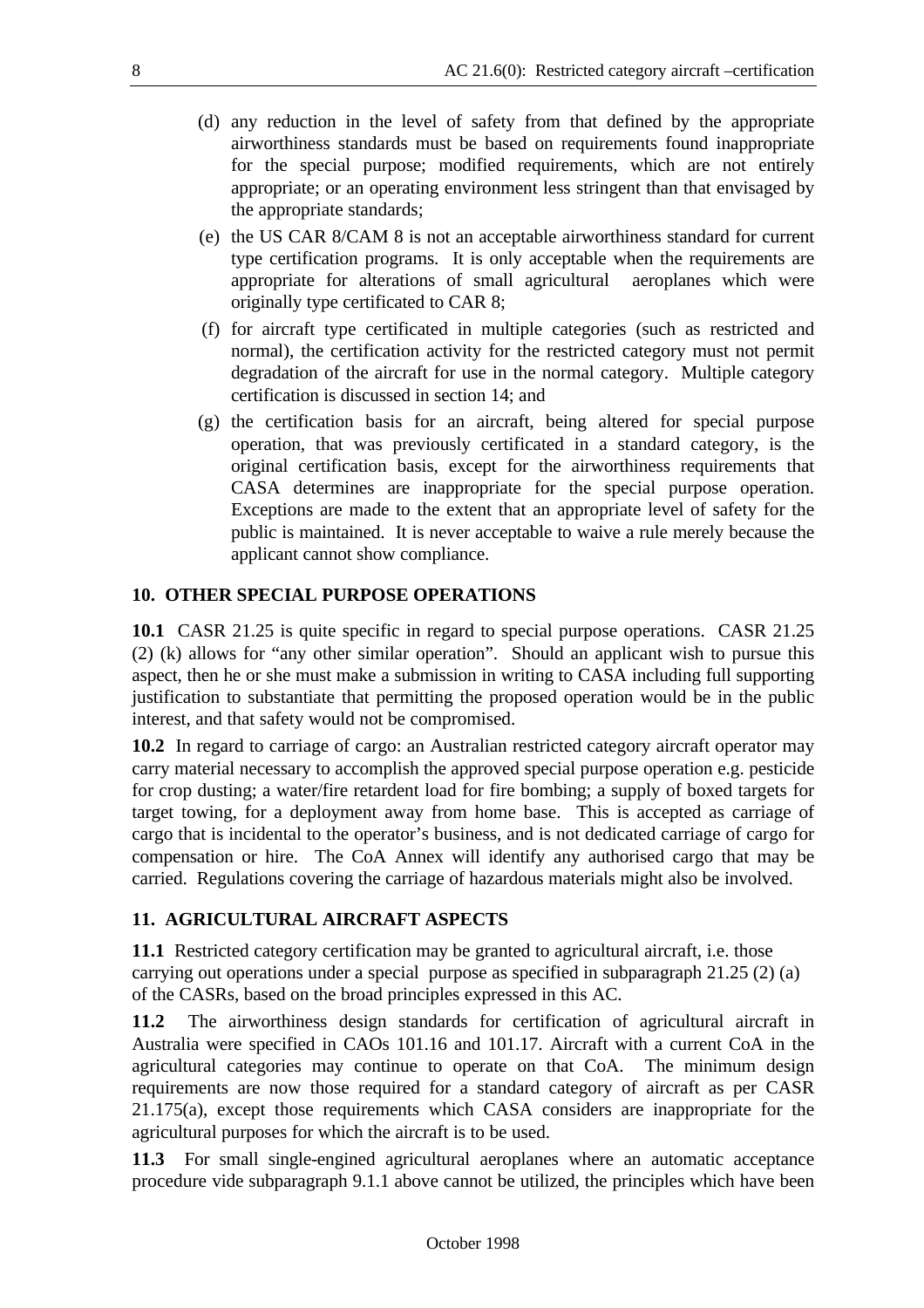established by the U.S. FAA will be followed, i.e. the aircraft must meet an airworthiness standard called up by CASR Part 23, less those subparts and paragraphs as agreed by CASA, plus any special conditions which CASA sees fit to impose in the interests of safety.

**11.4** For other agricultural aircraft, e.g. aeroplanes above 5700 kilograms MTOW, rotorcraft etc., the airworthiness design requirements will be established by a similar process, for example:

- (a) the basis for a small agricultural helicopter would be the airworthiness standard called up by CASR Part 27, less particular subparts and paragraphs, plus special conditions as appropriate; or
- (b) a basis for an agricultural aeroplane above 5700 kilograms MTOW would be an airworthiness standard called up by CASR Part 25, less certain subparts and paragraphs, plus special conditions as appropriate.

#### **12. OVERWEIGHT OPERATIONS**

**12.1** The very nature of restricted category operations may involve the need for overweight flights, principally in the area of agricultural and water bombing load carriage. Overweight operations involve an aircraft taking off at a weight exceeding maximum takeoff weight (MTOW).

**12.2** An increase in the maximum certificated takeoff weight is a major alteration, in the context of restricted category certification. The applicant should approach an authorised person or CASA, in the first instance, with an operating proposal and any substantiating data to hand. Involvement with the aircraft type manufacturer is usually required, and aircraft structural load, fatigue and flight handling studies, and flight tests, will normally be necessary. If approval is ultimately granted, then relevant operating conditions will be reflected in the CoA Annex and an amendment to the flight manual will also be required.

#### **13. OTHER ASSOCIATED MATTERS**

**13.1** The following matters are associated with CoA exercises. In some countries, they are integral with CoA application/issue procedures, and this has introduced confusion for some Australian CoA applicants.

#### **13.2 Noise Certification**

**13.2.1** Noise certification for individual aircraft is required before the aircraft can legally be operated in Australian territory. Aircraft noise is regulated through the Air Navigation (Aircraft Noise) Regulations, introduced under the Air Navigation Act 1920, in 1984. Noise certification or lack of such has no legal impact on type approval, or individual CoA issue. However, if an individual aircraft does not meet the Australian noise requirements, then it is illegal for that aircraft to operate in Australian territory, even though the aircraft may have a valid special CoA;

**13.2.2** Application for noise assessment for individual aircraft can be made to:

The Manager Environment Monitoring Airservices Australia GPO Box 367 Canberra. ACT 2601 AUSTRALIA Facsimile: +61 2 6288 4210 email: environment@airservices.gov.au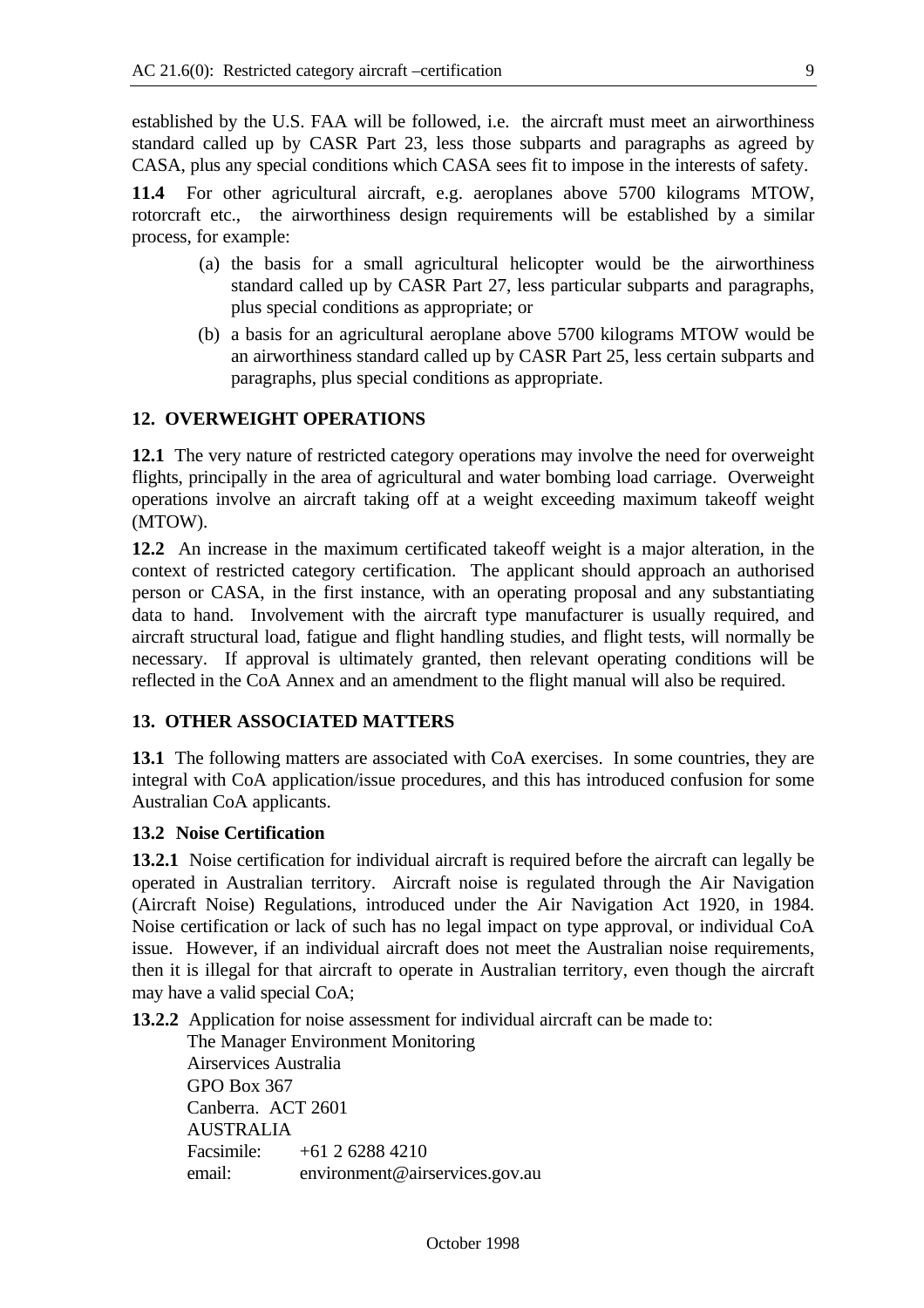**13.2.3** Applicants for restricted category certification of ex-military aircraft should very carefully note that many of these aircraft types do not meet the Australian aircraft noise limitations. If civil use of such aircraft is contemplated, then, as a matter of priority, contact should be made with the Manager of Environment Monitoring, at the above address. Noise characteristics of the type involved may preclude civil use in Australia, even as restricted category aircraft.

#### **13.3 Aircraft import**

**13.3.1** The formalities of aircraft import with respect to Customs requirements are not matters which involve CASA.

**13.3.2** The liaison required between the applicant and Australian Customs Service in regard to import formalities is straight forward. The applicant may choose to use a customs broker, or lodge an application directly with the Australian Customs Service.

#### **13.4 Unpaved runway certification**

Individual aeroplanes with MTOWs of less than 5700 kilograms may operate on unpaved runways in Australia, without the need for formal certification. Aeroplanes with MTOWs above 5700 kilograms are required to be certificated (by aircraft type) for such operations, with appropriate flight manual supplements or integrated data in the Aircraft Flight Manual. Applicants should follow up queries in this regard with the aircraft manufacturer, or previous operators, armed force airworthiness authorities etc.

#### **13.5 Maintenance release**

A maintenance release is not issued prior to CoA issue. However, an aircraft operating on a special CoA in the restricted category cannot legally fly until a maintenance release has been issued and is in force.

#### **14. MULTIPLE AIRWORTHINESS CERTIFICATION**

**14.1** An aircraft issued with a special CoA in the restricted category can also be issued concurrently with a CoA in a standard or the limited category.

**14.2** For the case of concurrent limited category certification, this will require the applicant filling out the "limited" and purpose box(s), additional to what is completed for application for a special certificate of airworthiness in the restricted category. For further information refer to the companion AC 21.5, "Limited Category Aircraft - Certification".

**14.3** For the case of concurrent standard category certification, make application on CASA Form No 717 "Application for issue of a standard certificate of airworthiness", and refer to AC 21.2, "Standard Certificate of Airworthiness".

**14.4** Compliance must be shown with the requirements of each category when the aircraft is in the configuration for that category. Additionally, the applicant must show, to the satisfaction of an authorised person or CASA, that the aircraft can be converted from one category to the other by removing or adding equipment using simple mechanical means.

#### **15. REVERSION TO STANDARD CATEGORY**

In the case of an aircraft that was previously type certificated in the standard category, and is to be permanently returned to the standard category after operation in the restricted category, an authorised person or CASA will ensure that appropriate inspection requirements are included in the instructions for conversion of the aircraft back to standard configuration. The nature of cargo that may have been carried, the areas where the